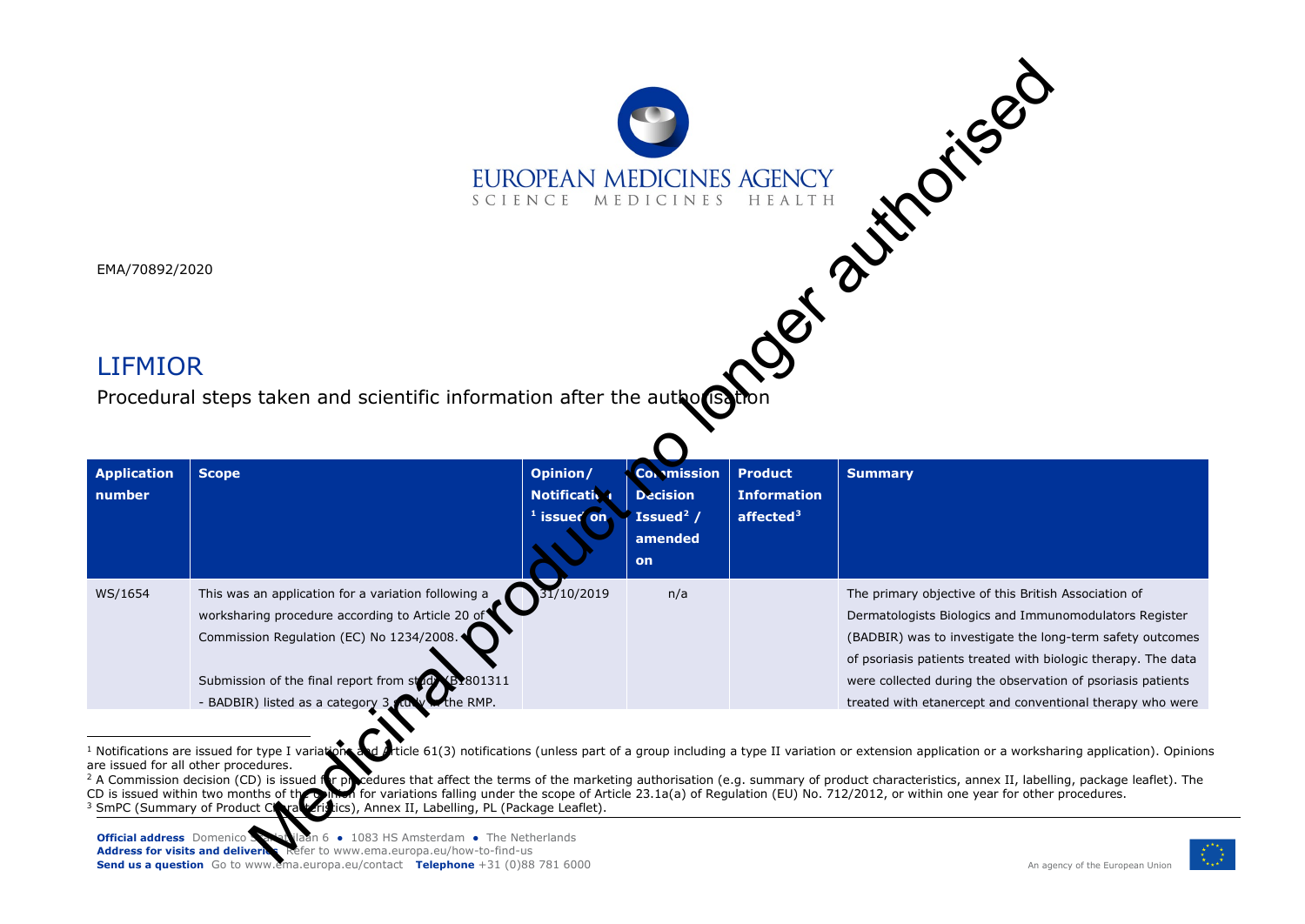This is a prospective cohort study that compared patients treated with biologic interventions (etanercept, adalimumab, and ustekinumab) and patients with similar disease characteristics but exposed only to conventional non-biologic systemic therapies.

C.I.13 - Other variations not specifically covered elsewhere in this Annex which involve the submission of studies to the competent authority

registered in the BADER **Resister between 01 September** 2007 and 31 July 2018. As of the 31st of July 2018, 1811 patients were registered with the etanercept cohort  $(n=1379, 76%)$  or have switched to etanercept from ic therapy (n=432, 24%), and 5346 patients ered for the conventional cohort. Patients were I into the etanercept cohort from 123 centres oss the UK and the Republic of Ireland. The analyses indicated a significantly increased risk of serious infection (aHR 1.79; 95% CI 1.37,2.33), respiratory (aHR 2.42; 95% CI 1.18, 4.95), cardiac (aHR 1.63; 95% CI 1.04, 2.57), nervous system (aHR 2.18; 95% CI 1.32, 3.61), skin (non-cancer; aHR 1.55; 95% CI 1.07, 2.24) and malignant events (aHR 1.49; 95% CI 1.13, 1.95) for those psoriasis patients currently or previously receiving etanercept. Within these categories, psoriasis patients currently or previously receiving etanercept had a significantly increased risk of pneumonia (aHR 1.68; 95% CI 1.02, 2.77), septicaemia (aHR 2.78; 95% CI 1.21, 6.39), cellulitis (aHR 2.28; 95% CI 1.19, 4.37), other serious infection (aHR 1.93; 95% CI 1.33, 2.79), other cardiac (aHR 1.79; 95% CI 1.06, 3.04), other nervous system (aHR 1.92; 95% CI 1.12, 3.30), skin cancer (aHR 1.75; 95% CI 1.15, 2.66) and solid tumours (aHR 1.52; 95% CI 1.06, 2.19). A greater incidence of pregnancies was reported for female patients receiving etanercept during follow-up when compared to those receiving conventional therapy (aHR 1.93; 95% CI 1.14, 3.26). No other events differed significantly between those receiving conventional therapy and those receiving etanercept. The findings of the analyses suggest that patients exposed to etanercept have an increased risk of developing serious proposed vs color study that company<br>
separate interaction and the corresponding and the second study of the corresponding to the second study of the second study of the second study of the second study of the second stud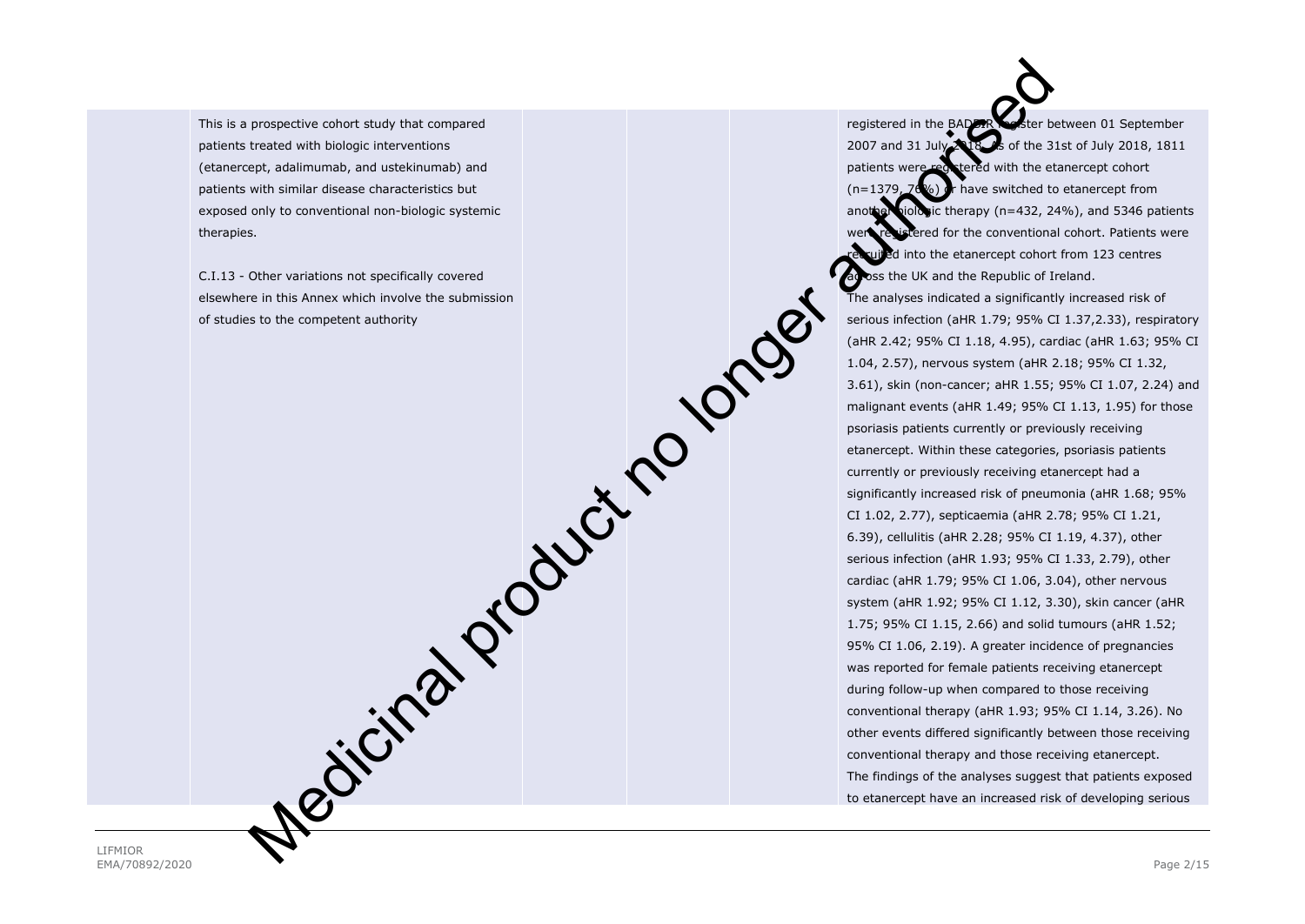WS/1614 This was an application for a variation following a<br>worksharing procedure according to Article 20 of<br>Commission Regulation (EC) No 1234/2008. worksharing procedure according to Article 20 of Commission Regulation (EC) No 1234/2008.

Submission of the final report for the PURPOSE study, a category 3 study in the RMP. PURPOSE was a non-interventional, multi-centre, prospective, observational, cohort study to evaluate the longterm safety and effectiveness of etanercept prescribed by dermatologists to paediatr for the treatment of plaque psoriasis.

 $C.I.13$  - Other variations not specifically covered elsewhere in this Annex which involve the submission of studies to the competent authority

infections, respiratory, cardiac, nervous system and skin (non-cancer) serious adverse events (SAEs), and malignancies as  $\alpha$  mpared with those exposed to conventional treatment after adjusting for potential confounders. The generalisation and external validity of this s are limited due to the presence of potential tably confounding by indication.

rall, these findings are consistent with the known safety profile of etanercept in the treatment of adult psoriasis. These reported risks have been well characterised through the risk management plan and are listed in the product information. No new safety concerns were identified. Overall, the results presented in this application are consistent with previous reported data and do not warrant amendment to the product information.

Out of the 72 patients enrolled in the PURPOSE study, 29 patients (40.4%) patients completed the 5-year follow up period. The main reasons for not completing the follow-up were early discontinuation due to the study ending prior to patient completing 5-year follow-up (27.8%, 20/72) and patients lost to follow-up (15.3%, 11/72). No serious or opportunistic infections, or malignancies were reported. There were 25 treatment-emergent SAEs, including 7 considered possibly related to etanercept. The most frequent reported SAEs were under the SOC "Skin and subcutaneous tissue disorders". No deaths were reported. The safety data are in line with the known safety profile for etanercept. Medicinal production for a vanish field of  $\alpha$  and  $\beta$  and  $\beta$  and  $\beta$  and  $\beta$  and  $\beta$  and  $\beta$  and  $\beta$  and  $\beta$  and  $\beta$  and  $\beta$  and  $\beta$  and  $\beta$  and  $\beta$  and  $\beta$  and  $\beta$  and  $\beta$  and  $\beta$  and  $\beta$  and  $\beta$  an

Effectiveness of etanercept was evaluated in 32 patients, of whom (87.5%, 28/32) completed a 24-week course of therapy. The reasons for not completing a course of

LIFMIOR EMA/70892/2020 Page 3/15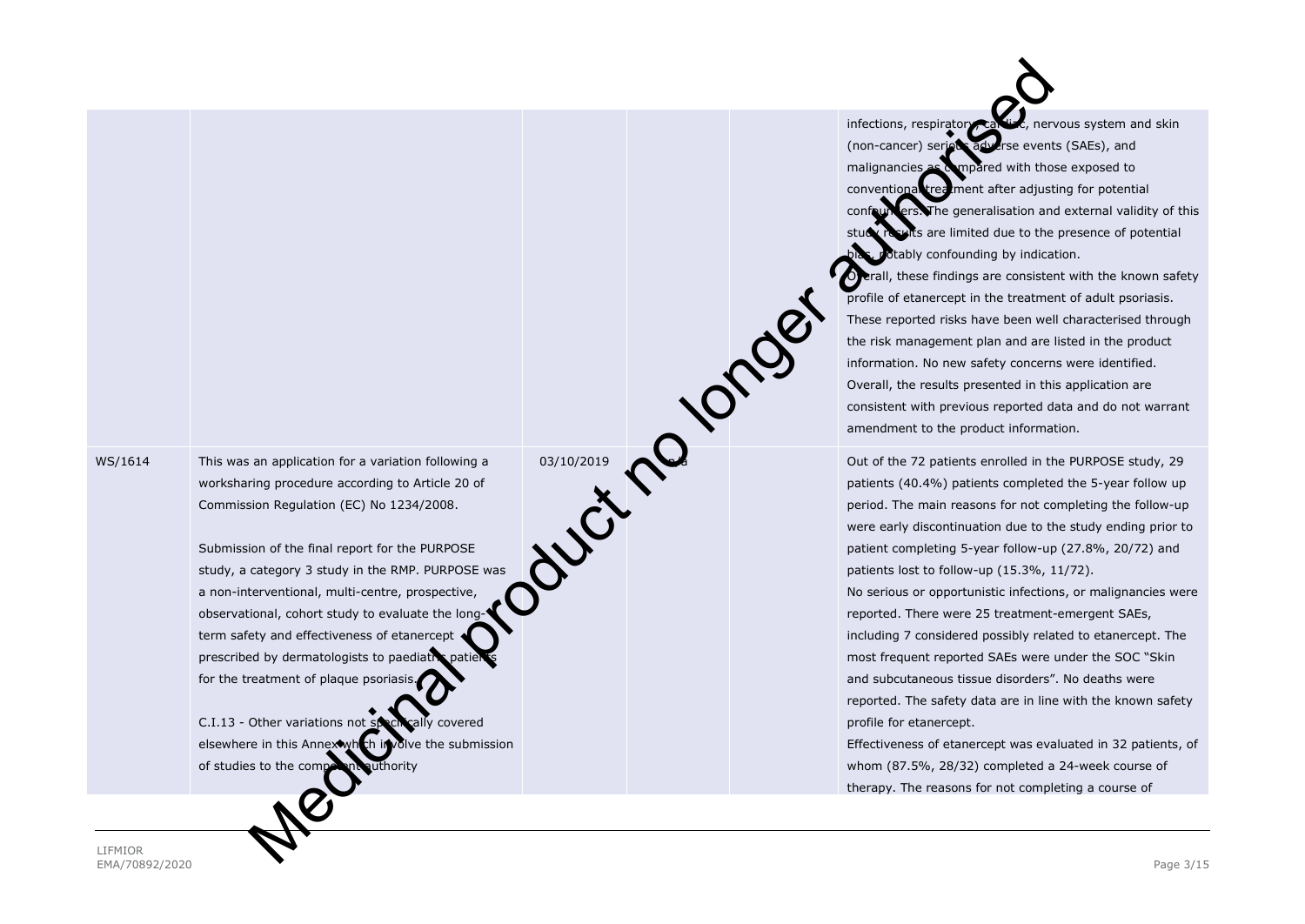|         |                                                                                                                                                                                                                                                                                                                                                                                                                                                                                    |            |            |             | ineffective (3 patients) and<br>therapy were treatment<br>lost to follow-up (1 patient). Of these 32 patients, 16<br>required more than one treatment period with other<br>systemic the apics, mostly with other systemic biologics.<br>in Severity of plaque psoriasis after treatment<br><b>Decreas</b><br>with etable cept based on the judgment of the investigator<br>of served in 30/32 patients. The effectiveness data<br>too limited to draw conclusions.                                                                                                                                   |
|---------|------------------------------------------------------------------------------------------------------------------------------------------------------------------------------------------------------------------------------------------------------------------------------------------------------------------------------------------------------------------------------------------------------------------------------------------------------------------------------------|------------|------------|-------------|------------------------------------------------------------------------------------------------------------------------------------------------------------------------------------------------------------------------------------------------------------------------------------------------------------------------------------------------------------------------------------------------------------------------------------------------------------------------------------------------------------------------------------------------------------------------------------------------------|
| IG/1139 | A.4 - Administrative change - Change in the name<br>and/or address of a manufacturer or an ASMF holder<br>or supplier of the AS, starting material, reagent or<br>intermediate used in the manufacture of the AS or<br>manufacturer of a novel excipient                                                                                                                                                                                                                           | 20/09/2019 | n/a        | 1081        |                                                                                                                                                                                                                                                                                                                                                                                                                                                                                                                                                                                                      |
| IG/1087 | B.II.e.7.a - Change in supplier of packaging<br>components or devices (when mentioned in the<br>dossier) - Deletion of a supplier                                                                                                                                                                                                                                                                                                                                                  | 15/04/2019 |            |             |                                                                                                                                                                                                                                                                                                                                                                                                                                                                                                                                                                                                      |
| IG/1082 | C.I.z - Changes (Safety/Efficacy) of Human and<br>Veterinary Medicinal Products - Other variation                                                                                                                                                                                                                                                                                                                                                                                  |            | 04/02/2020 | SmPC and PL |                                                                                                                                                                                                                                                                                                                                                                                                                                                                                                                                                                                                      |
| WS/1526 | This was an application for a variation following a<br>worksharing procedure according to Article 20 of<br>Commission Regulation (EC) No 1234/2008.<br>Submission of the final report from study<br>RABBIT<br>register Cohort 2) listed as a category study in the<br>RMP. This is a prospective, non interventional,<br>observational, long-term conort Germanic biologics<br>register to evaluate the<br>ong term effectiveness,<br>safety, and costs;<br>d with tumour necrosis | 03/2019    | n/a        |             | The RABBIT register is an on-going long-term observational<br>cohort study initiated in Germany in 2001. A total of<br>10,919 patients with RA were considered for the analyses.<br>At enrolment, patients of the three exposure groups<br>(Enbrel ( $n=1,537$ ), other bDMARDs ( $n=6,030$ ), csDMARDs<br>(n=3,349)) had a mean age of 57 - 59 years, and 73 -<br>75% of the patients were female. Patients treated with<br>Enbrel were comparable to patients treated with other<br>bDMARDs in terms of some disease characteristics.<br>The fully adjusted analysis of the complete cohort of the |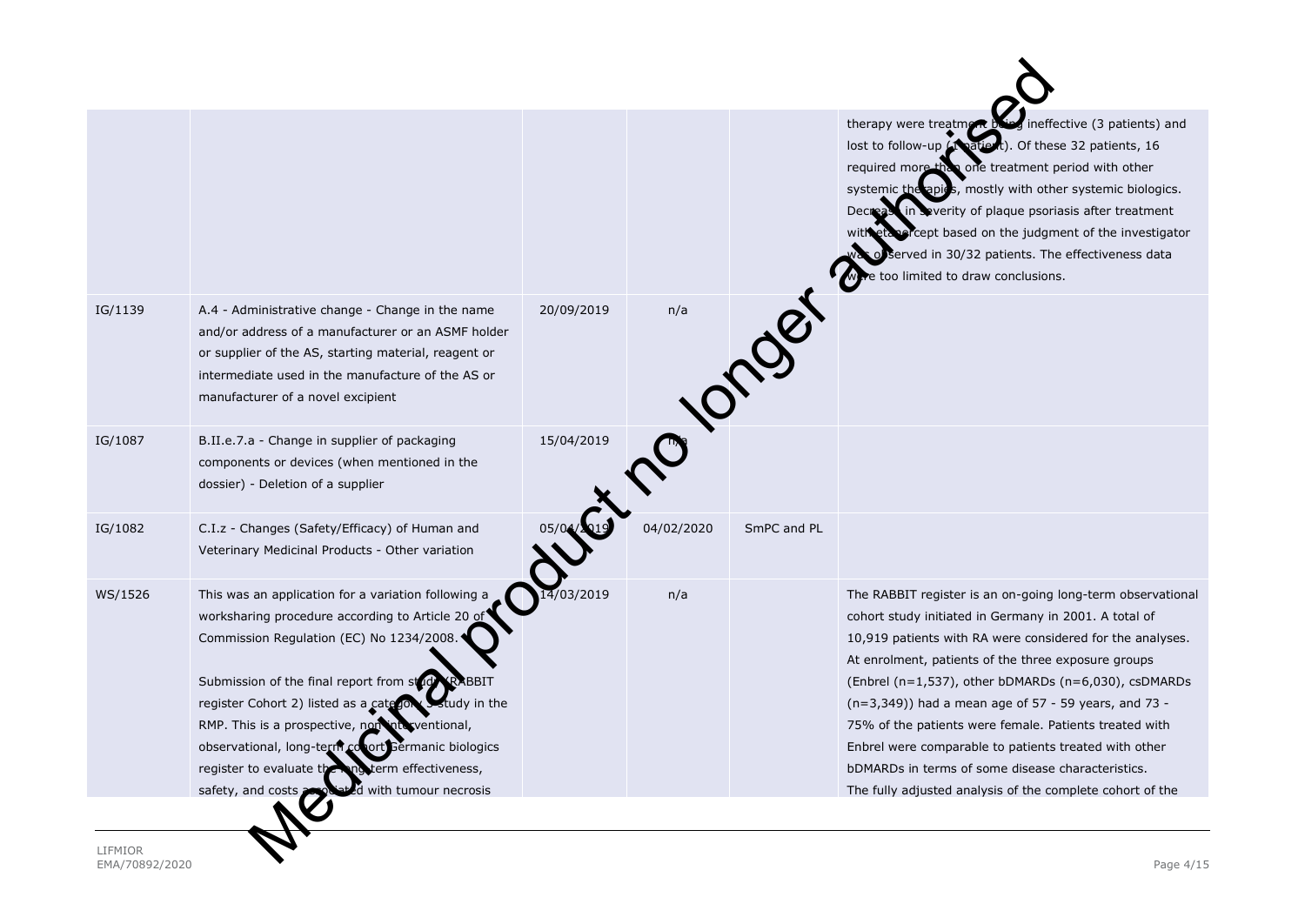factor (TNF)-inhibitor therapies in the treatment of rheumatoid arthritis (RA) in comparison to cohorts of RA patients treated with conventional synthetic disease-modifying anti-rheumatic drugs (csDMARDs) and biologic (b)DMARDs.

C.I.13 - Other variations not specifically covered elsewhere in this Annex which involve the submission of studies to the competent authority

RABBIT register did not reveal a negative impact of Enbrel on the outcomes of hospitalisations due to infection and pneumonia. After adjustment for available confounders, hazard ratios (HR) for stroke were significantly lower in patients treated with Enbrel compared to csDMARDs (on .5 (95% CI 0.3; 0.9)). No effect of Enbrel on tomes of myocardial infarction, coronary artery ase and incident heart failure was observed. There was no significant association between patients currently exposed (on drug + 3 months risk window) or ever exposed to Enbrel and the risk for overall and first malignancies, lung cancer, lymphoma, malignant melanoma and NMSC. Thus, a reduced risk was seen for breast cancer in the group of Enbrel in the ever exposed analysis HR=0.5 (95% CI 0.2; 0.97)). Furthermore, a nonsignificantly elevated risk of leukaemia was revealed for Enbrel users relative to csDMARD treated patients (ever exposed: HR 1.9 (95% CI 0.7; 5.3)). Mortality risk was significantly reduced in patients currently receiving Enbrel (on-drug plus 3-months risk window: HR=0.6 (95%CI 0.4; 0.8)), but the result did not persist in the ever exposed approach. The spectrum of adverse pregnancy in patients receiving Enbrel did not differ from the other treatment groups. There were low numbers of tuberculosis, opportunistic infections, worsening of heart failure, glioblastoma, cervical cancer and central demyelination, and therefore no adjusted risks for these events were analysed. Results showed a reduced risk for stroke, breast cancer and Medicinal product the statement of<br>
Encyclopted authorises to the detection of constraints of the statement of<br>
the completed authority and the statement of the statement of<br>
the completed authority of the statement of the

mortality relative to csDMARD users. In this analysis no association with other safety events, including infections, cardiovascular outcomes and malignancy, were identified.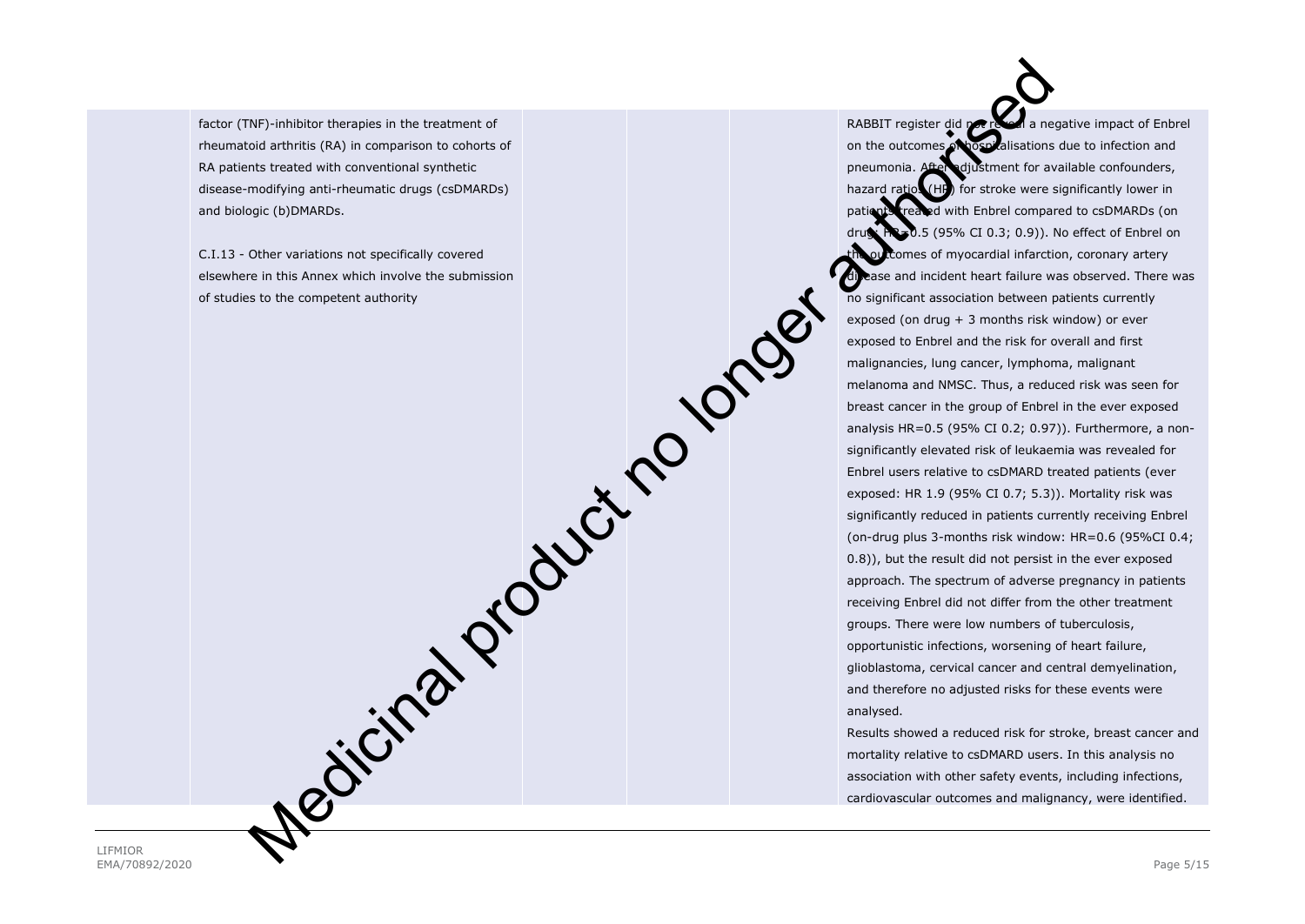WS/1270 This was an application for a variation following a worksharing procedure according to Article 20 of Commission Regulation (EC) No 1234/2008.

> Update of section 4.6 of the SmPC in order to update the current safety information on pregnancy based on the final results from study B1801396, a noninterventional PASS listed as a category 3 study in the RMP. This is a non-interventional, populationbased, multi-country, observational cohort register study to evaluate the risk of adverse pregnancy outcomes in patients with rheumatoid arthritis and related inflammatory diseases, who were treated with etanercept compared to patients with the same diseases of interest who were treated with nonbiologic systemic drugs, but without etanercept or other biologics during pregnancy, using merged dat from Sweden, Denmark and Finland. The Packad Leaflet is updated accordingly.

> C.I.13 - Other variations not specifical elsewhere in this Annex which involve  $\mathbb{R}$  submission of studies to the competent

T/0017 Transfer of Marketing Authorisation 11/07/2018 23/08/2018 SmPC,

Labelling and

Overall the results of this study do no suggest any new safety concerns for etaner cept and are in line with the known safety profile for etanercept. No changes to the product information are deemed necessary as a consequence of the findings of this study.

17/01/2019 04/02/2020 SmPC and PL The final report for study B1801396, a non-interventional, tion-based, multi-country, observational cohort register study using merged data from Sweden, Denmark and Finland, was submitted as part of this variation application. In this observational multi country registry study comparing the risk of adverse pregnancy outcomes in women exposed to etanercept during the first 90 days of pregnancy (n=425) to those exposed to non-biologic drugs (n=3497), there was no observed increased risk of major birth defects (crude odds ratio [OR]= 1.22, 95% CI: 0.79- 1.90; adjusted OR = 0.96, 95% CI: 0.58-1.60 after adjusting for country, maternal disease, parity, maternal age and smoking in early pregnancy). This study also showed no increased risks of minor birth defects, preterm birth, stillbirth, or infections in the first year of life for infants born to women exposed to etanercept during pregnancy. In total the effects of etanercept on pregnancy outcomes have been investigated in two observational cohort studies. Based on all available data, etanercept should only be used during pregnancy if clearly needed. Section 4.6 of the SmPC and section 2 of the PL have been updated accordingly. Medicinal product no longer authorised

LIFMIOR EMA/70892/2020 Page 6/15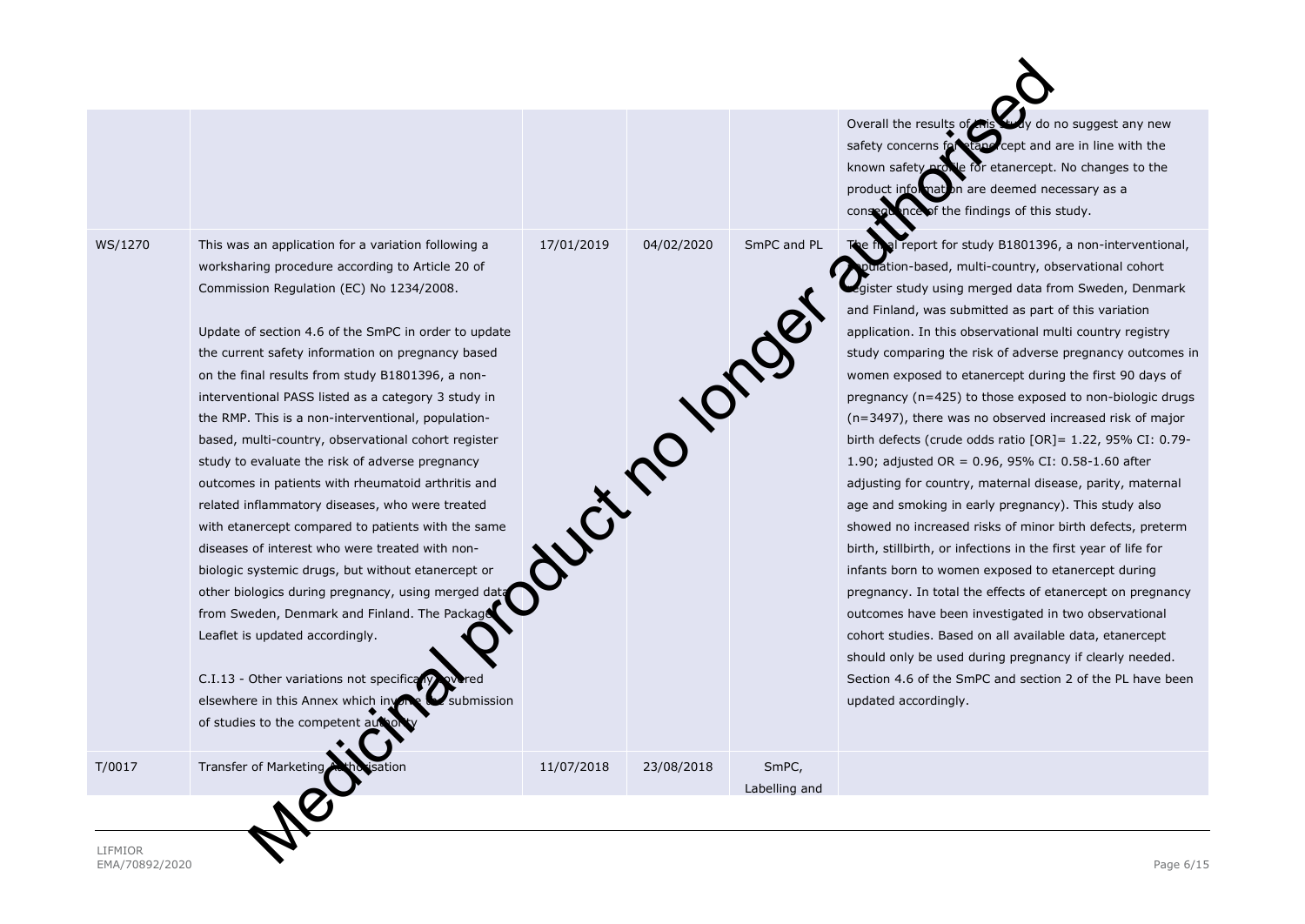| WS/1408     | This was an application for a variation following a<br>worksharing procedure according to Article 20 of<br>Commission Regulation (EC) No 1234/2008.<br>B.I.a.1.f - Change in the manufacturer of AS or of a<br>starting material/reagent/intermediate for AS -<br>Changes to quality control testing arrangements for<br>the AS -replacement or addition of a site where<br>batch control/testing takes place                                                                                                                                                                                                                                                                                                                                                                                      | 26/07/2018 |            |              | <b>One of autorised</b>                                     |
|-------------|----------------------------------------------------------------------------------------------------------------------------------------------------------------------------------------------------------------------------------------------------------------------------------------------------------------------------------------------------------------------------------------------------------------------------------------------------------------------------------------------------------------------------------------------------------------------------------------------------------------------------------------------------------------------------------------------------------------------------------------------------------------------------------------------------|------------|------------|--------------|-------------------------------------------------------------|
| WS/1362     | This was an application for a variation following a<br>worksharing procedure according to Article 20 of<br>Commission Regulation (EC) No 1234/2008.<br>Submission of the final report from the study<br>20050111 listed as category 3 study in the RMP, in<br>order to fulfil Enbrel P46 0134.2. This is a<br>multicentre, open-label extension study to evaluate<br>the long-term safety and efficacy of etanercept in<br>paediatric subjects with moderate to severe plaque<br>psoriasis for up to 264 weeks (or until the quarterly<br>visit after the subject's 18th birthday, whichever<br>comes last) who participated in controlled sti<br>20030211.<br>C.I.13 - Other variations not species<br>bvered<br>elsewhere in this Annex which wowe the submission<br>of studies to the competent | 25/05/2018 | Hutch      |              | Please refer to Scientific Discussion Enbrel & Lifmior-H-C- |
| IAIN/0015/G | This was an appliq<br>group of variations.                                                                                                                                                                                                                                                                                                                                                                                                                                                                                                                                                                                                                                                                                                                                                         | 17/05/2018 | 23/08/2018 | Annex II and |                                                             |
|             |                                                                                                                                                                                                                                                                                                                                                                                                                                                                                                                                                                                                                                                                                                                                                                                                    |            |            |              |                                                             |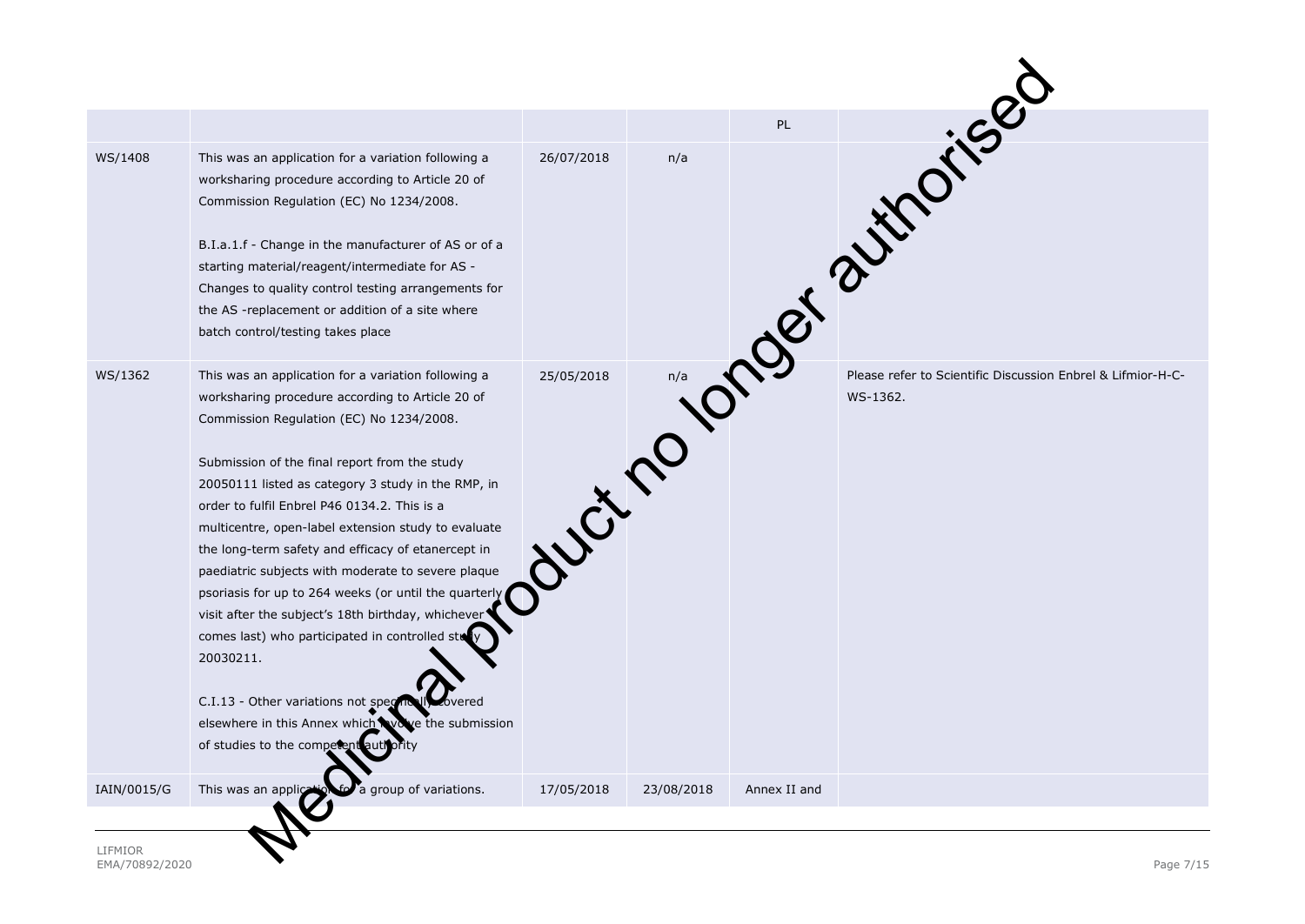|         | A.7 - Administrative change - Deletion of<br>manufacturing sites<br>B.II.b.1.a - Replacement or addition of a<br>manufacturing site for the FP - Secondary packaging<br>site<br>B.II.b.1.a - Replacement or addition of a<br>manufacturing site for the FP - Secondary packaging<br>site<br>B.II.b.1.a - Replacement or addition of a<br>manufacturing site for the FP - Secondary packaging<br>site<br>B.II.b.2.c.1 - Change to importer, batch release<br>arrangements and quality control testing of the FP -<br>Replacement or addition of a manufacturer<br>responsible for importation and/or batch release -<br>Not including batch control/testing<br>B.II.b.2.c.1 - Change to importer, batch release<br>arrangements and quality control testing of the FP -<br>Replacement or addition of a manufacturer<br>responsible for importation and/or batch release -<br>Not including batch control/testing<br>B.II.b.2.c.1 - Change to importer, batch release<br>arrangements and quality control testing of the<br>Replacement or addition of a manufacturer<br>responsible for importation and/or batch |            |     | Journoy or of authorised |  |
|---------|------------------------------------------------------------------------------------------------------------------------------------------------------------------------------------------------------------------------------------------------------------------------------------------------------------------------------------------------------------------------------------------------------------------------------------------------------------------------------------------------------------------------------------------------------------------------------------------------------------------------------------------------------------------------------------------------------------------------------------------------------------------------------------------------------------------------------------------------------------------------------------------------------------------------------------------------------------------------------------------------------------------------------------------------------------------------------------------------------------------|------------|-----|--------------------------|--|
| IB/0011 | Not including batch control/testing<br>C.I.11.z - Introduction of, or that<br>(s) to, the<br>obligations and conditions of<br>Aarketing<br>RMP - Other variation<br>authorisation, including th                                                                                                                                                                                                                                                                                                                                                                                                                                                                                                                                                                                                                                                                                                                                                                                                                                                                                                                  | 12/02/2018 | n/a |                          |  |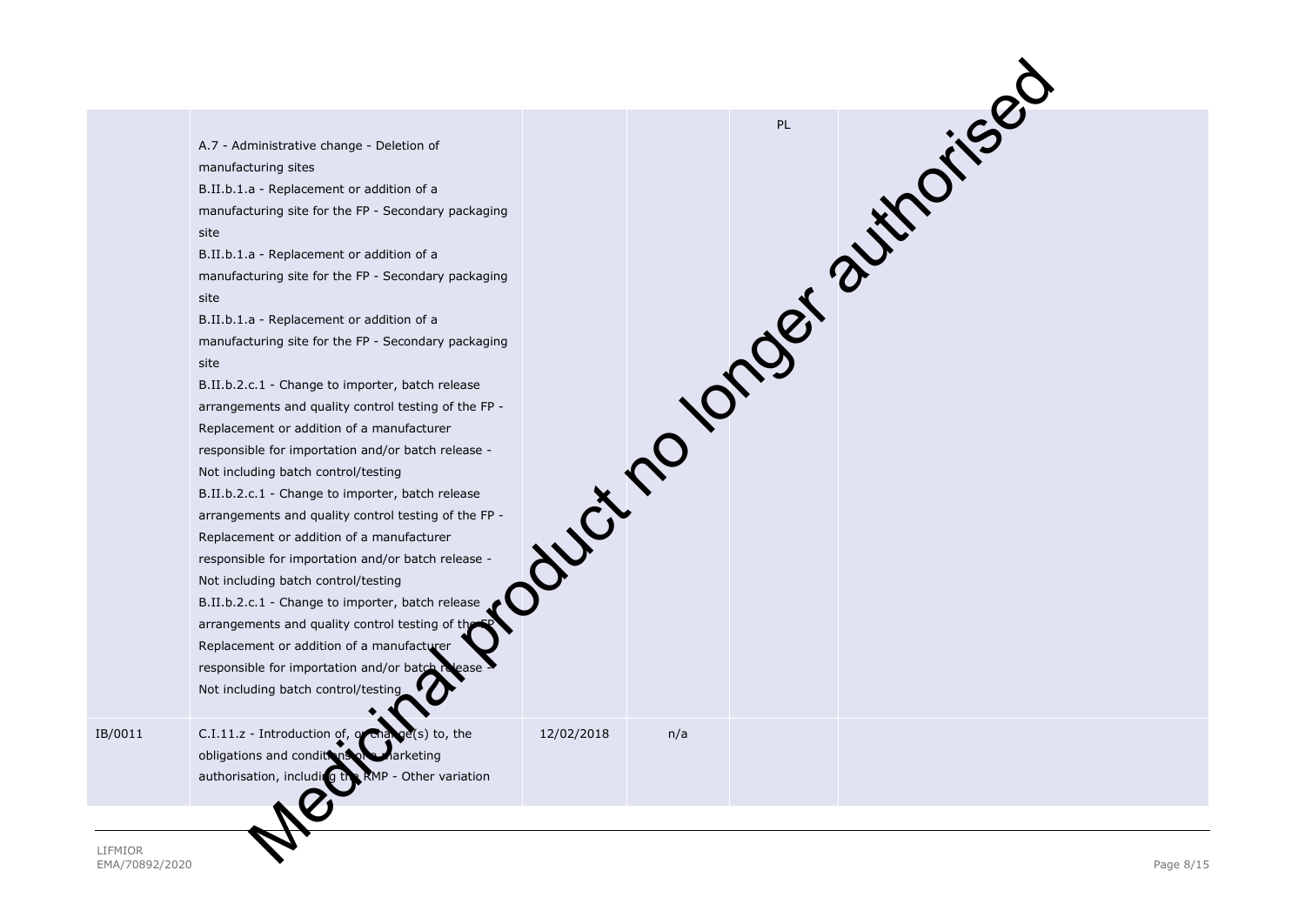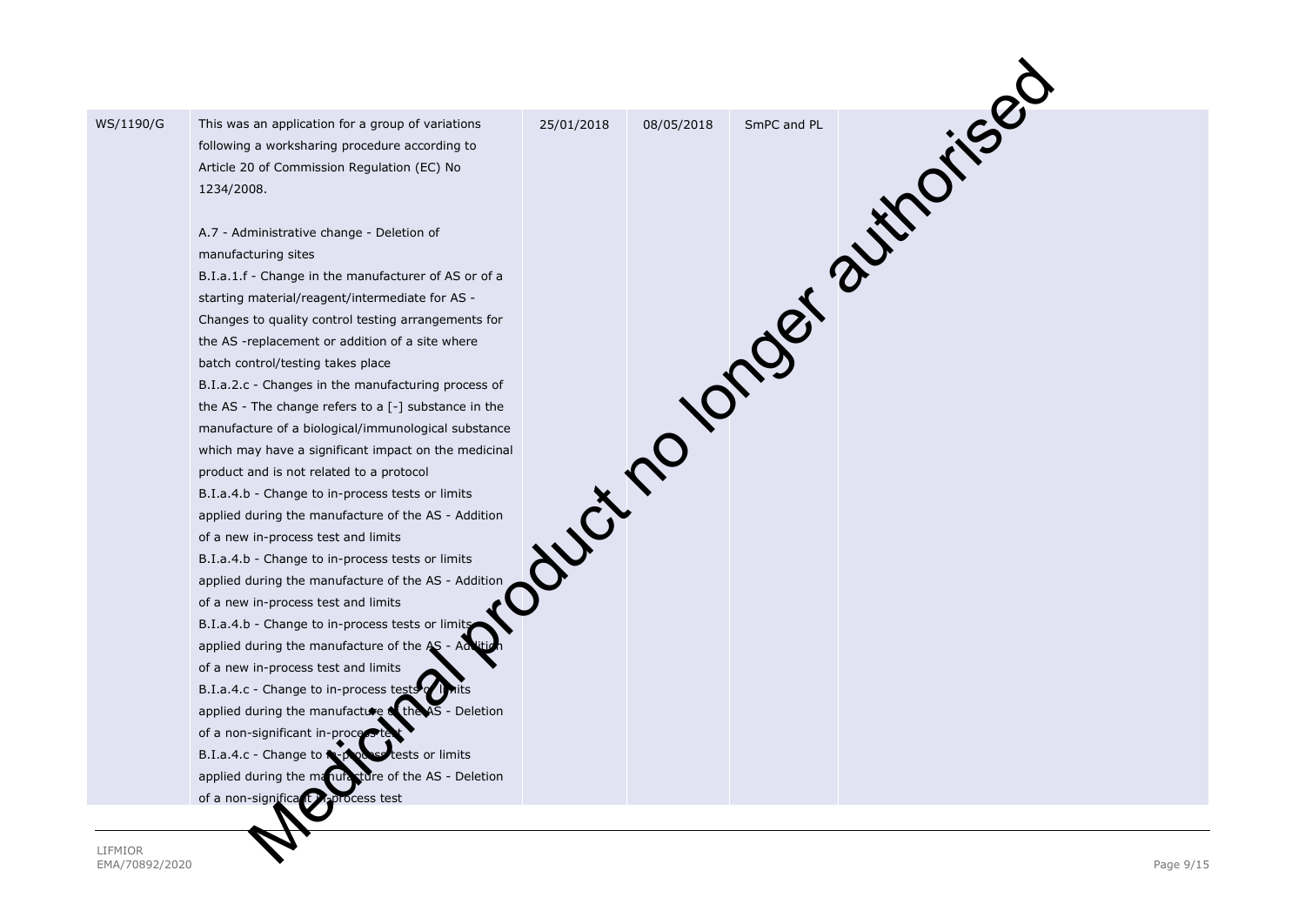B.I.a.4.c - Change to in -process tests or limits applied during the manufacture of the AS - Deletion of a non -significant in -process test B.I.a.4.c - Change to in -process tests or limits applied during the manufacture of the AS - Deletion of a non -significant in -process test B.I.a.4.c - Change to in -process tests or limits applied during the manufacture of the AS - Deletion of a non -significant in -process test B.I.b.1.e - Change in the specification parameters and/or limits of an AS, starting material/intermediate/reagent - Deletion of a specification parameter which may have a significant effect on the overall quality of the AS and/or the FP B.I.b.1.f - Change in the specification parameters and/or limits of an AS, starting material/intermediate/reagent - Change outside the approved specifications limits range for the AS B.I.b.1.z - Change in the specification parameters and/or limits of an AS, starting material/intermediate/reagent - Other variation B.I.b.2.a - Change in test procedure for AS or starting material/reagent/intermediate - Minor changes to an approved test procedure B.I.b.2.a - Change in test procedure for AS starting material/reagent/intermediate. changes to an approved test proced B.I.b.2.e - Change in test procedure for AS or starting material/reagent/intermediate - Other changes to a test procedure (including replacement or addition) for the AS or a starting material/interme oduct no longer authorised

LIFMIOR EMA/70892/2020 Page 10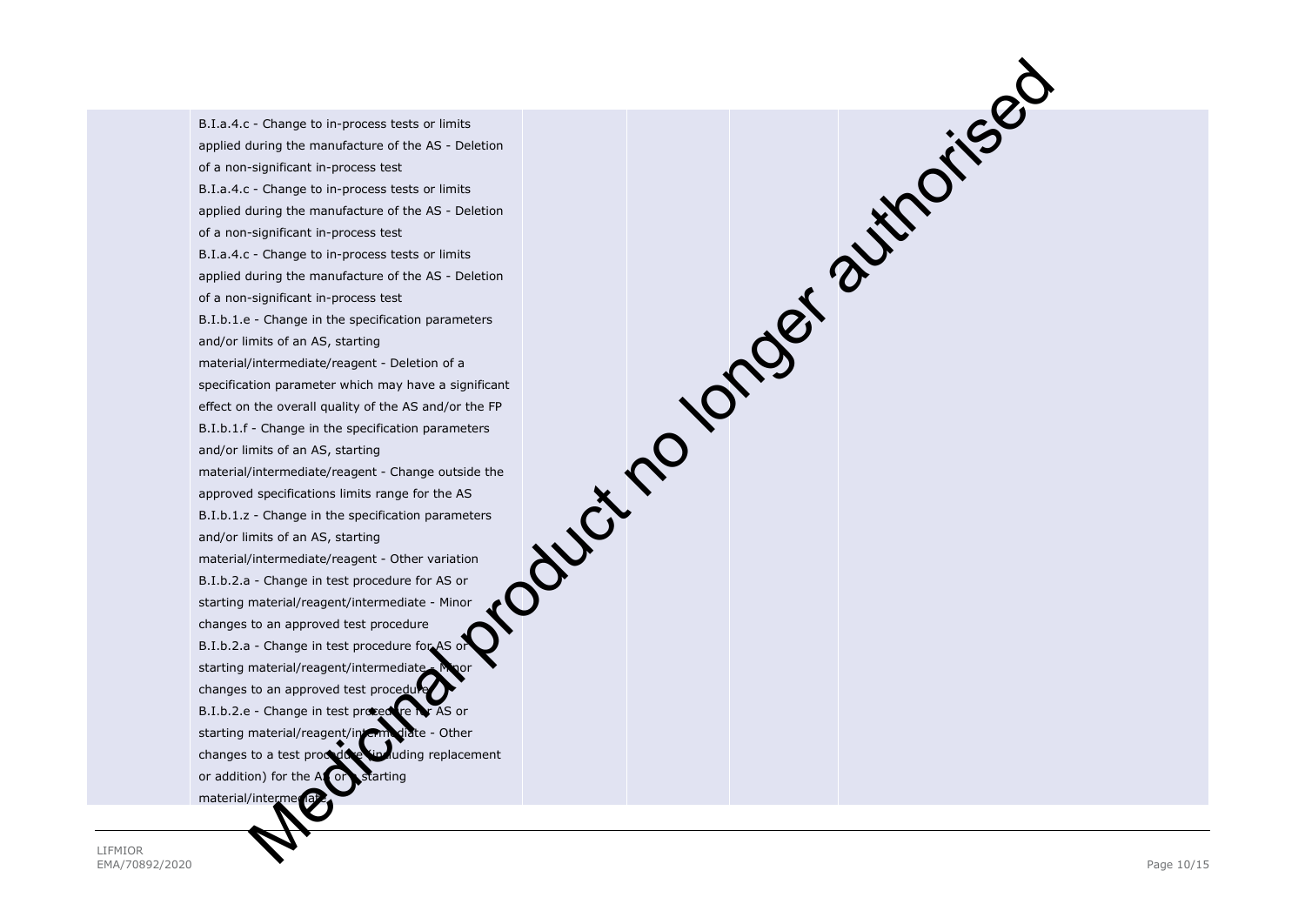|         | B.II.b.3.a - Change in the manufacturing process of<br>the finished or intermediate product - Minor change<br>in the manufacturing process<br>B.II.b.3.a - Change in the manufacturing process of<br>the finished or intermediate product - Minor change<br>in the manufacturing process<br>B.II.b.5.b - Change to in-process tests or limits<br>applied during the manufacture of the finished                                                                                                                                                                                                                                                              |            |            | Ref. 2 Miles                                                                                                                                                                                                                                                                                                                                                                                                                                                                                                                                                                                                                                                                                                                                                            |
|---------|--------------------------------------------------------------------------------------------------------------------------------------------------------------------------------------------------------------------------------------------------------------------------------------------------------------------------------------------------------------------------------------------------------------------------------------------------------------------------------------------------------------------------------------------------------------------------------------------------------------------------------------------------------------|------------|------------|-------------------------------------------------------------------------------------------------------------------------------------------------------------------------------------------------------------------------------------------------------------------------------------------------------------------------------------------------------------------------------------------------------------------------------------------------------------------------------------------------------------------------------------------------------------------------------------------------------------------------------------------------------------------------------------------------------------------------------------------------------------------------|
| IB/0012 | product - Addition of a new test(s) and limits<br>C.I.2.a - Change in the SPC, Labelling or PL of a                                                                                                                                                                                                                                                                                                                                                                                                                                                                                                                                                          | 24/01/2018 | 08/05/2018 |                                                                                                                                                                                                                                                                                                                                                                                                                                                                                                                                                                                                                                                                                                                                                                         |
|         | generic/hybrid/biosimilar products following<br>assessment of the same change for the reference<br>product - Implementation of change(s) for which NO<br>new additional data is required to be submitted by<br>the MAH                                                                                                                                                                                                                                                                                                                                                                                                                                       |            |            |                                                                                                                                                                                                                                                                                                                                                                                                                                                                                                                                                                                                                                                                                                                                                                         |
| WS/1261 | This was an application for a variation following a<br>worksharing procedure according to Article 20 of<br>Commission Regulation (EC) No 1234/2008.<br>Submission of the final report for the Anti-Rheumatic<br>Treatment in Sweden Registry-Etanercept Cohort<br>Study listed as a category 3 study in the RMP<br>non-interventional PASS aimed at providing a<br>assessment of a number of pre-specified s<br>outcomes for Enbrel as used in the tru<br>ment of RA<br>in Sweden, using data from the<br>system, in<br>total and from 2006.<br>C.I.13 - Other variations<br>ot specifically covered<br>elsewhere in this Apvex which involve the submission | 26/10/20   |            | The final study report of the Anti-Rheumatic Treatment in<br>Sweden Registry-Etanercept Cohort Study (ARTIS-ETN)<br>Registry provides information on a number of measured<br>outcomes (e.g. primary invasive cancers excluding non-<br>melanoma skin cancers, melanoma, leukaemia, cervical<br>cancer, stroke, fatal cardiovascular event, demyelinating<br>event /MS and all-cause mortality). The results from the<br>ARTIS registry are consistent with the current overall safety<br>profile of etanercept in in the treatment of rheumatoid<br>arthritis. No new safety concerns were identified. Overall,<br>the results presented in this application are consistent with<br>previous reported data and did not warrant amendment to<br>the product information. |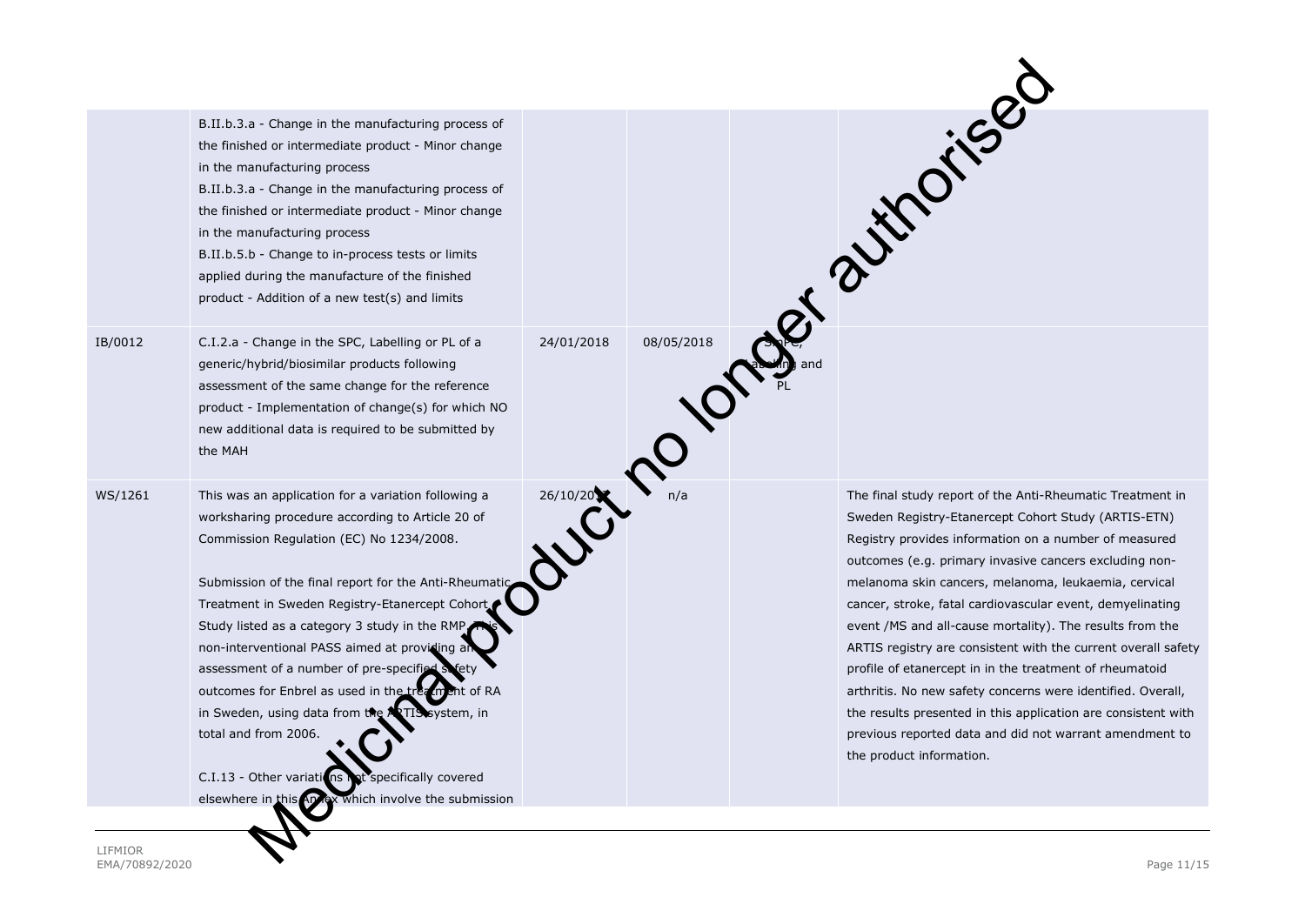|           | of studies to the competent authority                             |  |                           |  |
|-----------|-------------------------------------------------------------------|--|---------------------------|--|
| IB/0008/G | This was an application for a group of variations.                |  | duct no longer authorised |  |
|           | B.II.b.1.f - Replacement or addition of a                         |  |                           |  |
|           | manufacturing site for part or all of the                         |  |                           |  |
|           | manufacturing process of the FP - Site where any                  |  |                           |  |
|           | manufacturing operation(s) take place, except batch               |  |                           |  |
|           | release, batch control, and secondary packaging, for              |  |                           |  |
|           | sterile medicinal products (including those that are              |  |                           |  |
|           | aseptically manufactured) excluding biological/                   |  |                           |  |
|           | immunological medicinal products                                  |  |                           |  |
|           | B.II.b.2.a - Change to importer, batch release                    |  |                           |  |
|           | arrangements and quality control testing of the FP -              |  |                           |  |
|           | Replacement/addition of a site where batch                        |  |                           |  |
|           | control/testing takes place                                       |  |                           |  |
|           | B.II.b.3.a - Change in the manufacturing process of               |  |                           |  |
|           | the finished or intermediate product - Minor change               |  |                           |  |
|           | in the manufacturing process                                      |  |                           |  |
|           | B.II.b.3.a - Change in the manufacturing process of               |  |                           |  |
|           | the finished or intermediate product - Minor change               |  |                           |  |
|           | in the manufacturing process                                      |  |                           |  |
|           | B.II.b.4.a - Change in the batch size (including bat              |  |                           |  |
|           | size ranges) of the finished product - Up to 10                   |  |                           |  |
|           | compared to the originally approved batch siz                     |  |                           |  |
|           | B.II.b.5.b - Change to in-process tests or                        |  |                           |  |
|           | applied during the manufacture of the                             |  |                           |  |
|           | product - Addition of a new tost( and limits                      |  |                           |  |
|           | B.II.b.5.c - Change to in-process tests or limits                 |  |                           |  |
|           | applied during the manufactu<br>of the finished                   |  |                           |  |
|           | product - Deletion of<br>significant in-process test<br>$n\sigma$ |  |                           |  |
|           | B.II.b.5.c - Chang<br>in-process tests or limits                  |  |                           |  |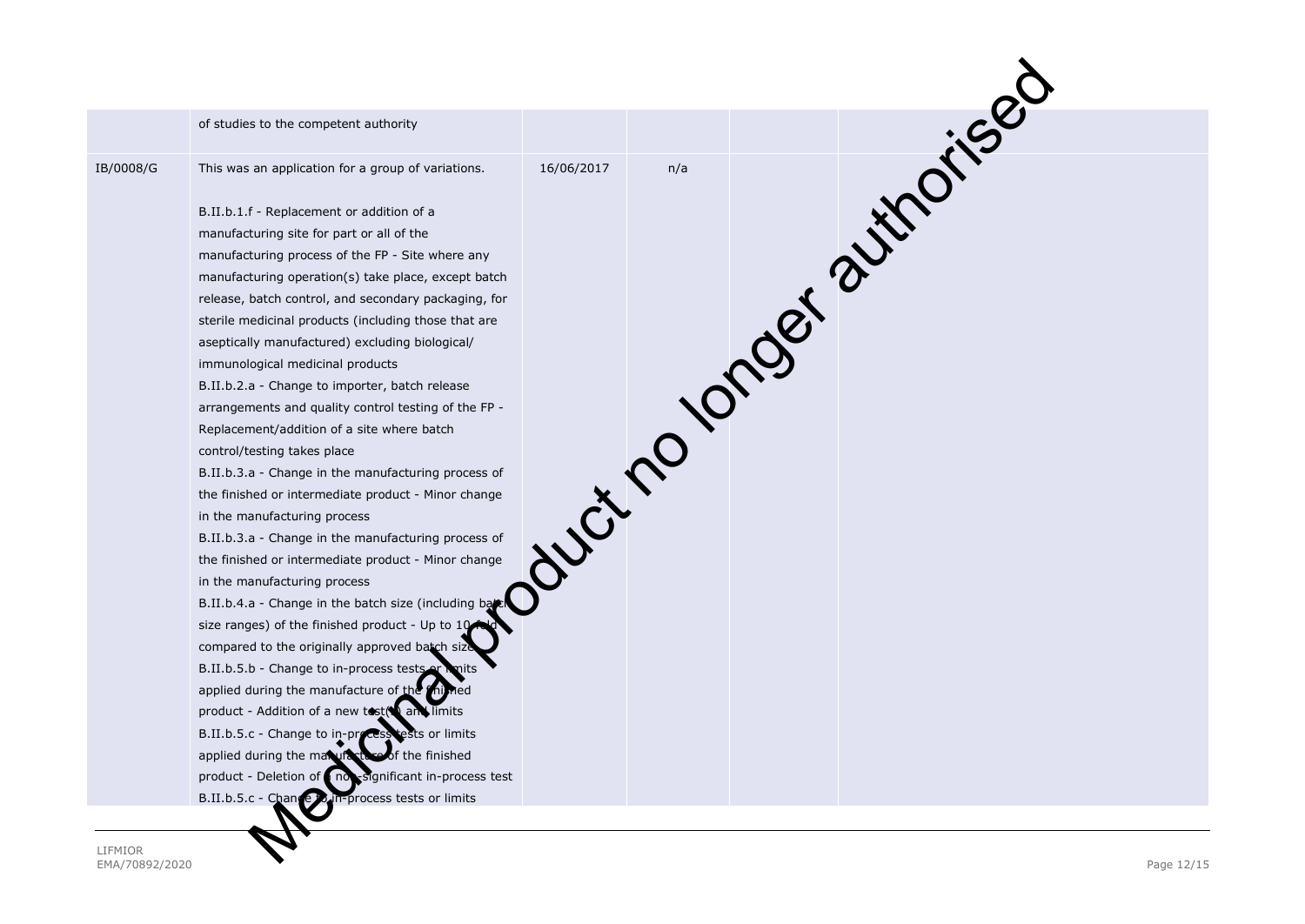|           | applied during the manufacture of the finished<br>product - Deletion of a non-significant in-process test<br>B.II.b.5.c - Change to in-process tests or limits<br>applied during the manufacture of the finished<br>product - Deletion of a non-significant in-process test<br>B.II.e.7.b - Change in supplier of packaging<br>components or devices (when mentioned in the<br>dossier) - Replacement or addition of a supplier<br>B.II.e.7.b - Change in supplier of packaging<br>components or devices (when mentioned in the<br>dossier) - Replacement or addition of a supplier<br>B.II.e.7.b - Change in supplier of packaging<br>components or devices (when mentioned in the<br>dossier) - Replacement or addition of a supplier<br>B.II.e.7.b - Change in supplier of packaging<br>components or devices (when mentioned in the<br>dossier) - Replacement or addition of a supplier<br>B.II.f.1.e - Stability of FP - Change to an approved<br>stability protocol |            |     | Justino longer sutholised |  |
|-----------|---------------------------------------------------------------------------------------------------------------------------------------------------------------------------------------------------------------------------------------------------------------------------------------------------------------------------------------------------------------------------------------------------------------------------------------------------------------------------------------------------------------------------------------------------------------------------------------------------------------------------------------------------------------------------------------------------------------------------------------------------------------------------------------------------------------------------------------------------------------------------------------------------------------------------------------------------------------------------|------------|-----|---------------------------|--|
| IB/0007   | B.II.b.3.a - Change in the manufacturing process of<br>the finished or intermediate product - Minor change<br>in the manufacturing process                                                                                                                                                                                                                                                                                                                                                                                                                                                                                                                                                                                                                                                                                                                                                                                                                                |            |     |                           |  |
| IB/0006/G | This was an application for a group of variation<br>B.II.b.1.a - Replacement or addition<br>manufacturing site for the FP <sup>+</sup><br>y packaging<br>site<br>B.II.b.2.a - Change to im<br>batch release<br>control testing of the FP -<br>arrangements and quality<br>of a site where batch<br>Replacement/add                                                                                                                                                                                                                                                                                                                                                                                                                                                                                                                                                                                                                                                        | 16/06/2017 | n/a |                           |  |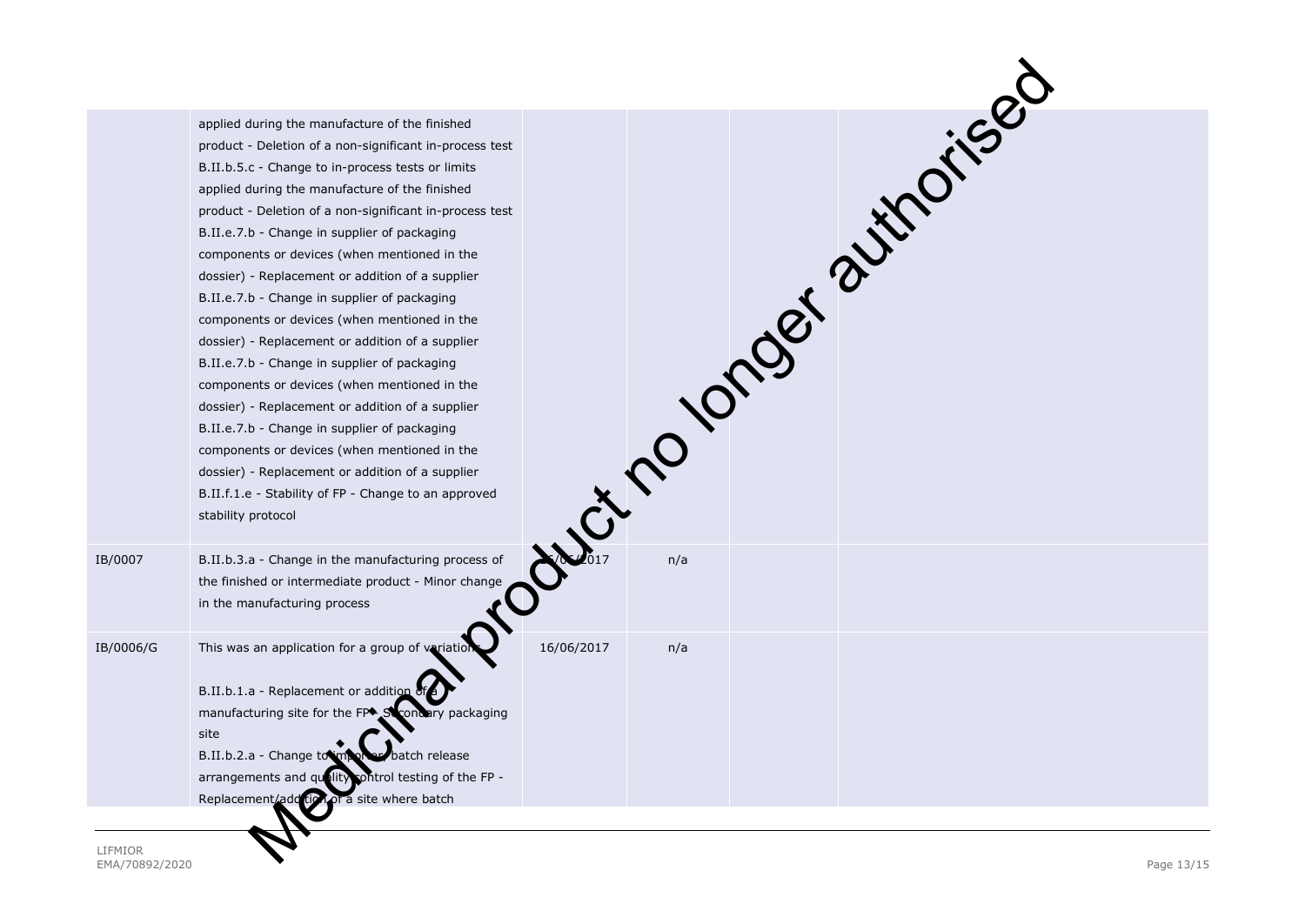| control/testing takes place<br>B.II.d.1.c - Change in the specification parameters<br>and/or limits of the finished product - Addition of a<br>new specification parameter to the specification with<br>its corresponding test method<br>B.II.d.2.a - Change in test procedure for the finished<br>product - Minor changes to an approved test<br>procedure<br>B.II.d.2.a - Change in test procedure for the finished<br>product - Minor changes to an approved test<br>procedure<br>B.II.d.2.a - Change in test procedure for the finished<br>product - Minor changes to an approved test<br>procedure<br>B.II.d.2.d - Change in test procedure for the finished<br>product - Other changes to a test procedure<br>(including replacement or addition) |            |            |                                     |                             |
|---------------------------------------------------------------------------------------------------------------------------------------------------------------------------------------------------------------------------------------------------------------------------------------------------------------------------------------------------------------------------------------------------------------------------------------------------------------------------------------------------------------------------------------------------------------------------------------------------------------------------------------------------------------------------------------------------------------------------------------------------------|------------|------------|-------------------------------------|-----------------------------|
| C.I.11.z - Introduction of, or change(s) to, the<br>obligations and conditions of a marketing<br>authorisation, including the RMP - Other variation                                                                                                                                                                                                                                                                                                                                                                                                                                                                                                                                                                                                     |            |            |                                     |                             |
| C.I.2.a - Change in the SPC, Labelling or PL of a<br>generic/hybrid/biosimilar products following<br>assessment of the same change for the refere<br>product - Implementation of change(s) for which NO<br>new additional data is required to be<br>tted by<br>the MAH                                                                                                                                                                                                                                                                                                                                                                                                                                                                                  | 01/06/2017 | 08/05/2018 | SmPC,<br>Labelling and<br><b>PL</b> |                             |
| This was an applicatio<br>of variations.                                                                                                                                                                                                                                                                                                                                                                                                                                                                                                                                                                                                                                                                                                                | 29/05/2017 | n/a        |                                     |                             |
|                                                                                                                                                                                                                                                                                                                                                                                                                                                                                                                                                                                                                                                                                                                                                         |            |            |                                     | Western Polonger avithories |